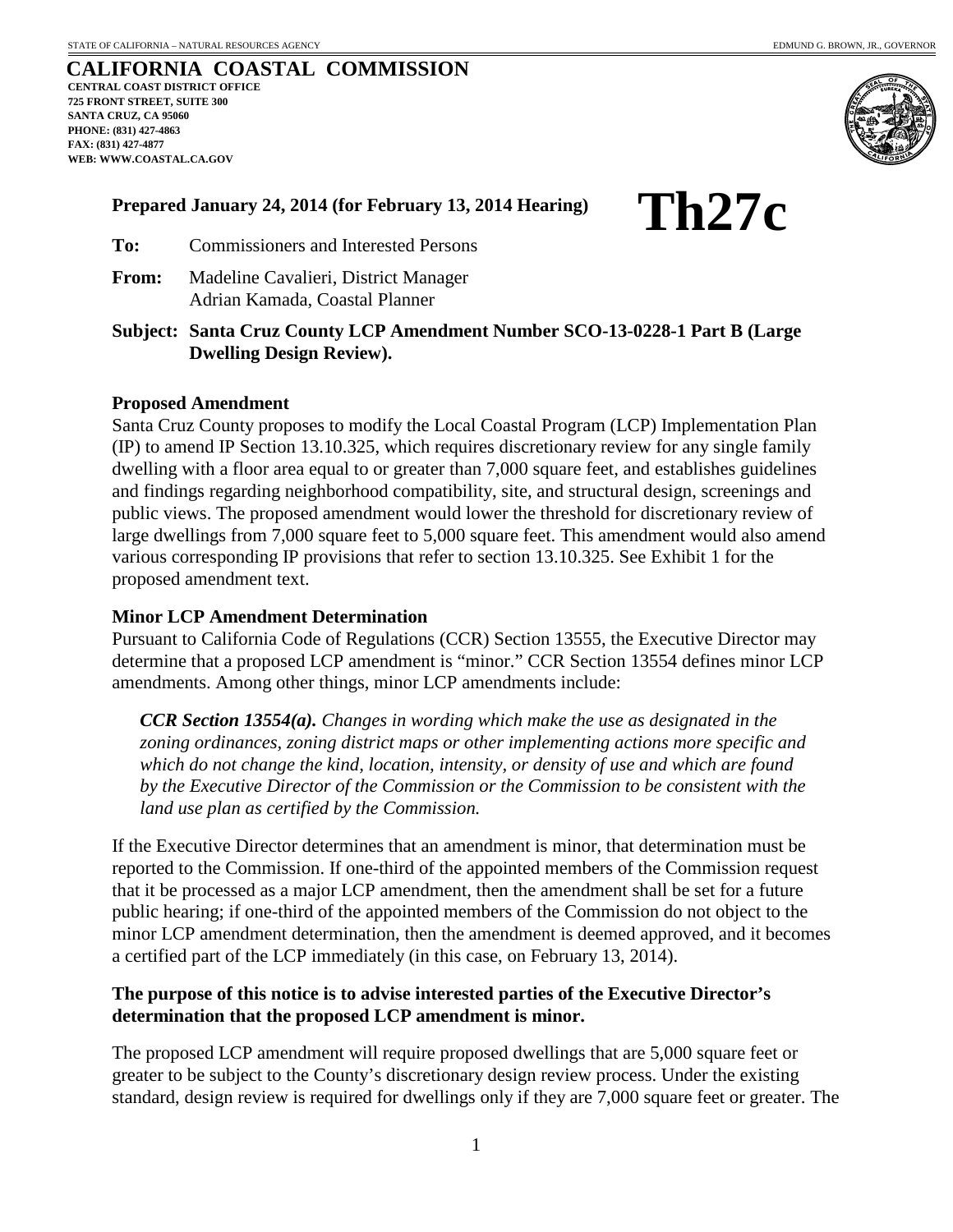proposed change will increase the use of the design review process to ensure that single-family residences do not adversely impact community character, degrade the visual qualities of a public viewshed, and impact other environmental resources. As such, the proposal strengthens the LCP by increasing the use of design review, and does not change the kind, location, intensity, or density of use of land.

# **California Environmental Quality Act (CEQA)**

The Coastal Commission's review and development process for LCPs and LCP amendments has been certified by the Secretary of Resources as being the functional equivalent of the environmental review required by CEQA. The County has determined that the project is exempt from further review under CEQA, pursuant to Section 15305 of the Public Resources Code, "Minor Alterations in Land Use Limitations," and a Notice of Exemption has been prepared. This report has discussed the relevant coastal resource issues with the proposal, and has concluded that the proposed LCP amendment is not expected to result in any significant adverse impact on the environment. Thus, it is unnecessary for the Commission to suggest modifications to the proposed amendment to address adverse environmental impacts because the proposed amendment, as submitted, will not result in any significant environmental effects for which feasible mitigation measures would be required.

# **Coastal Commission Concurrence**

The Executive Director will report this minor LCP amendment determination, and any comments received on it, to the Coastal Commission at its February 13, 2014 meeting at Pismo Beach. If you have any questions or need additional information regarding the proposed amendment or the method under which it is being processed, please contact Adrian Kamada at the Central Coast District Office in Santa Cruz.

Exhibit: Exhibit 1: Proposed Amendment Text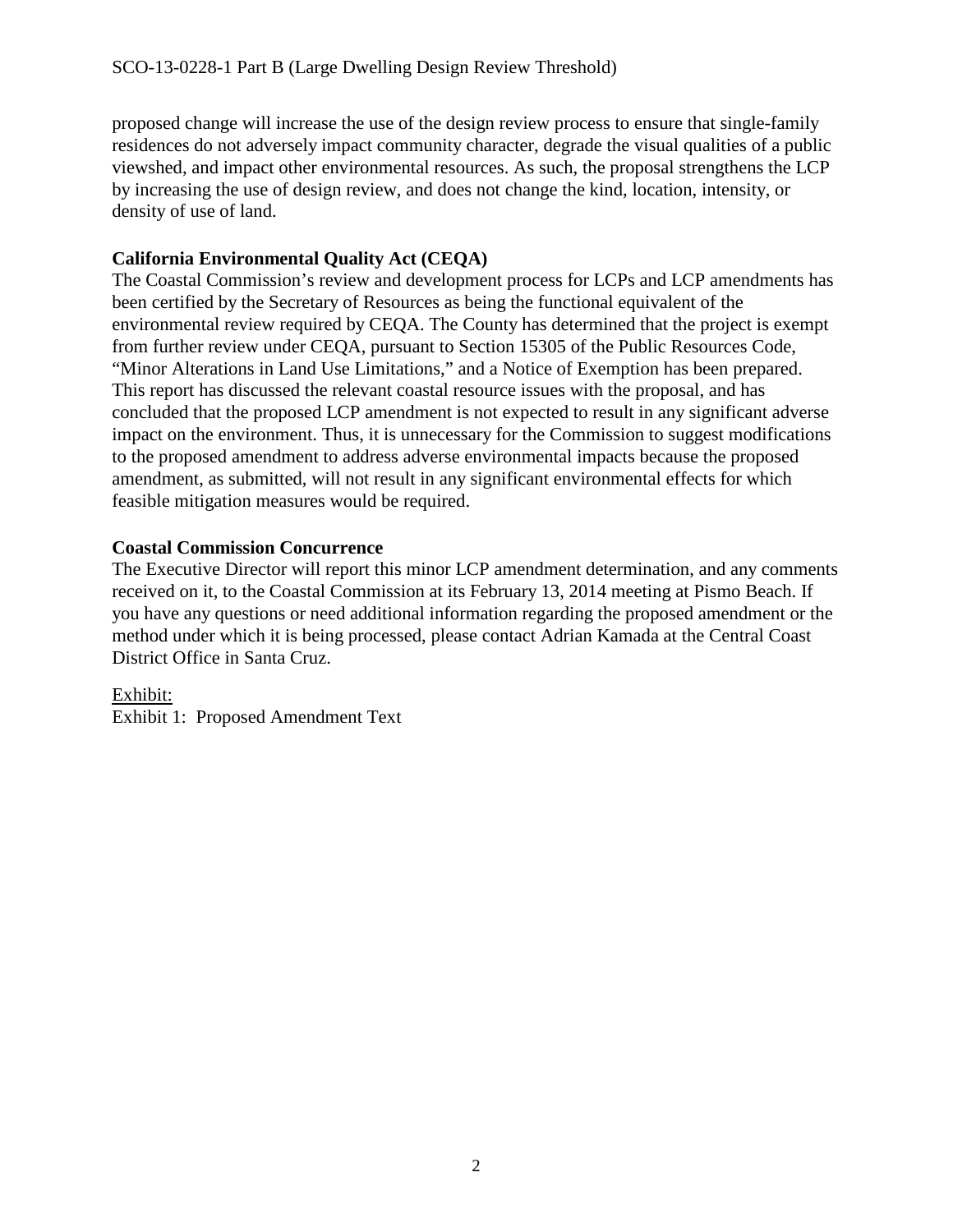#### 0726 Attachment 5

5

5

5

5

5

5

### Underline / Strikeout Version of Proposed Ordinance Amendments to Chapters 13.10 and 13.11 Relating to the Size of Residential Structures Subject to a Large Dwelling Permit and Design Review

### **SECTION I**

Section 13.10.312(B), "Uses in agricultural districts, Allowed Uses," of the Santa Cruz County Code, is hereby amended by revising the category, "Dwelling unit, one detached single-family per parcel, 7,000 square feet or larger, exclusive of accessory structure(s) associated with the residential use, but specifically excluding barn or similar accessory structures subject to the provisions of SCCC 13.10.314 and 13.10.325" to be:

Dwelling unit, one detached single-family per parcel, 7,000 5,000 square feet or larger, exclusive of accessory structure(s) associated with the residential use, but specifically excluding barn or similar accessory structures subject to the provisions of SCCC 13.10.314 and 13.10.325.

#### **SECTION II**

Subsection (A)(2) of Section 13.10.313, "Development Standards," of the Santa Cruz County Code is hereby amended to read as follows:

(2) Size and Design of Structures—Exceptions. No residential structure shall be constructed or enlarged which will result in 7,000-5,000 square feet of floor area or larger, exclusive of accessory structures associated with the residential use, unless a Level V approval is obtained pursuant to the provisions of SCCC 13.10.325.

#### **SECTION III**

Section 13.10.322(B), "Residential uses, Allowed Uses" of the Santa Cruz County Code, is hereby amended by revising the category, "Dwelling unit, one detached single-family per parcel 7,000 square feet or larger, exclusive of accessory structures, but specifically excluding barns or similar accessory structures subject to the provisions of SCCC 13.10.325" to be:

Dwelling unit, one detached single-family per parcel, 7,000-5,000 square feet or larger, exclusive of accessory structures, but specifically excluding barns or similar accessory structures subject to the provisions of SCCC 13.10.325.

#### **SECTION IV**

Subsection (E)(3) of Section 13.10.323, "Development standards for residential districts," of the Santa Cruz County Code is hereby amended to read as follows:

Exhibit 1 LCP-3-SCO-13-0228-1 Part B (Large Dwellings) Page 1 of 5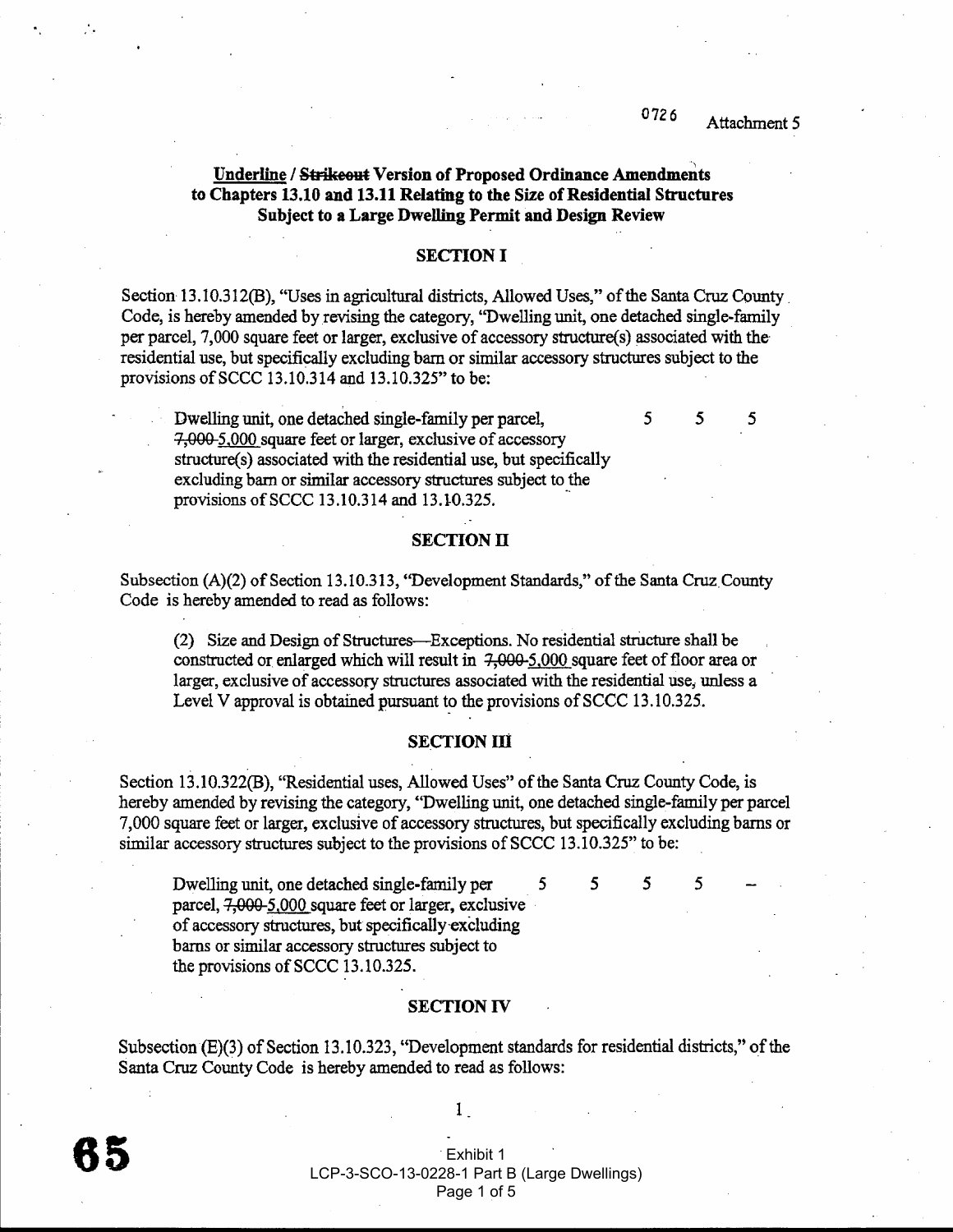#### 0727 Attachment 5

(3) Structures Larger Than 7,000-5,000 Square Feet. No residential structure shall be constructed which will result in 7,000-5,000 square feet of floor area or larger, exclusive of accessory structures, unless a Level V approval is obtained pursuant to the provisions of SCCC 13.10.325.

#### **SECTION V**

Subsection (A) of Section 13.10.325, "Large dwelling permit requirements and design guidelines," of the Santa Cruz County Code is hereby amended to read as follows:

(A) Approvals. No residential structure shall be constructed which will result in 7.000 5,000 square feet of floor area or larger, exclusive of accessory structures associated with the residential use, unless a Level V approval is obtained pursuant to the provisions of this section.

### **SECTION VI**

Subsection (C) of Section 13.11.040, "Projects requiring design review," of the Santa Cruz County Code is hereby amended to read as follows:

(C) New single-family residences or remodels of  $7,000-5,000$  square feet or larger as regulated by SCCC 13.10.325.

### **SECTION VII**

This ordinance shall apply to any discretionary application not deemed complete pursuant to Santa Cruz County Code §18.10.212 prior to the effective date of this ordinance, and to any building permit not filed by the effective date of the ordinance. Any project for which a discretionary permit has been approved by the effective date, but for which a building permit application has not yet been filed, is also exempt, as long as the building permit application, when filed, is consistent with the discretionary permit.

#### **SECTION VIII**

This Ordinance shall take effect on the 31st day after the date of final passage or upon certification by the California Coastal Commission, whichever is later.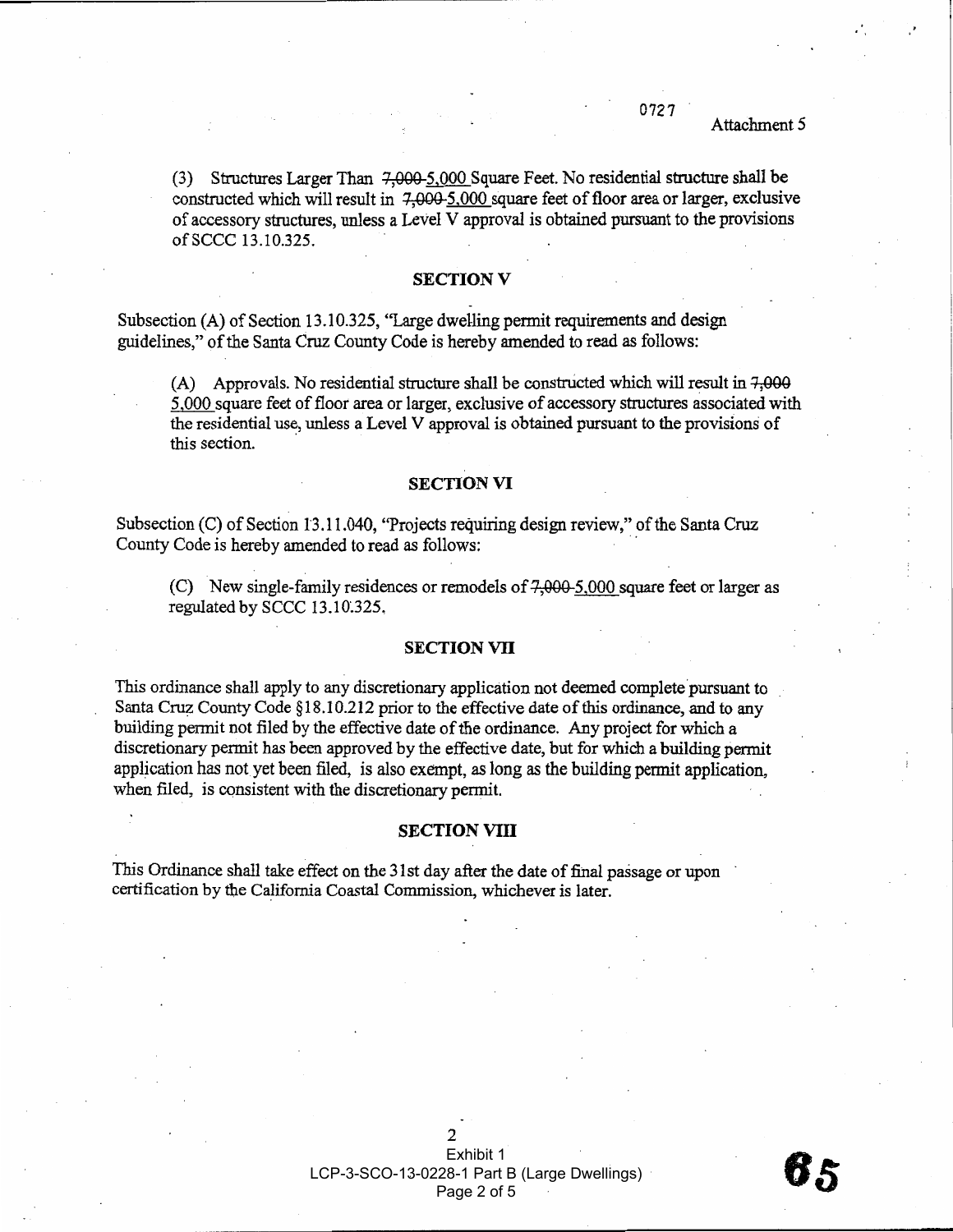#### ORDINANCE NO. 5152

# ORDINANCE AMENDING CHAPTERS 13.10 AND 13.11 OF THE SANTA CRUZ COUNTY CODE RELATING TO THE SIZE OF RESIDENTIAL STRUCTURES SUBJECT TO A LARGE DWELLING PERMIT AND DESIGN REVIEW

The Board of Supervisors of the County of Santa Cruz does ordain as follows:

### SECTION I

Section 13.10.312(B), "Uses in agricultural districts, Allowed Uses," of the Santa Cruz County Code, is hereby amended by revising the category, "Dwelling unit, one detached single-family per parcel, 7,000 square feet or larger, exclusive of accessory structure(s) associated with the residential use, but specifically excluding barn or similar accessory structures subject to the provisions of SCCC 13.10.314 and  $13.10.325"$  to be:

Dwellng unit, one detached single-family per parcel, 5,000 square feet or larger, exclusive of accessory structure(s) associated with the residential use, but specifically excluding barn or similar accessory structures subject to the provisions ofSCCC 13.10.314 and 13.10.325. 5 5 5

#### SECTION II

Subsection (A)(2) of Section 13.10.313, "Development Standards," of the Santa Cruz County Code is hereby amended to read as follows:

(2) Size and Design of Structures-Exceptions. No residential structure shall be constructed or enlarged which will result in 5,000 square feet of floor area or larger, exclusive of accessory structures associated with the residential use, unless a Level V approval is obtained pursuant to the provisions of SCCC 13.10.325.

### SECTION III

Section 13.10.322(B), "Residential uses, Allowed Uses" of the Santa Cruz County Code, is hereby amended by revising the category, "Dwelling unit, one detached single-family per parcel 7,000 square feet or larger, exclusive of accessory structures, but specifically excluding bars or similar accessory structures subject to the provisions of SCCC 13.10.325" to be:

Dwelling unit, one detached single-family per 5 parcel, 5,000 square feet or larger, exclusive of accessory structures, but specifically excluding barns or similar accessory structures subject to the provisions of SCCC 13.10.325. 5 5 5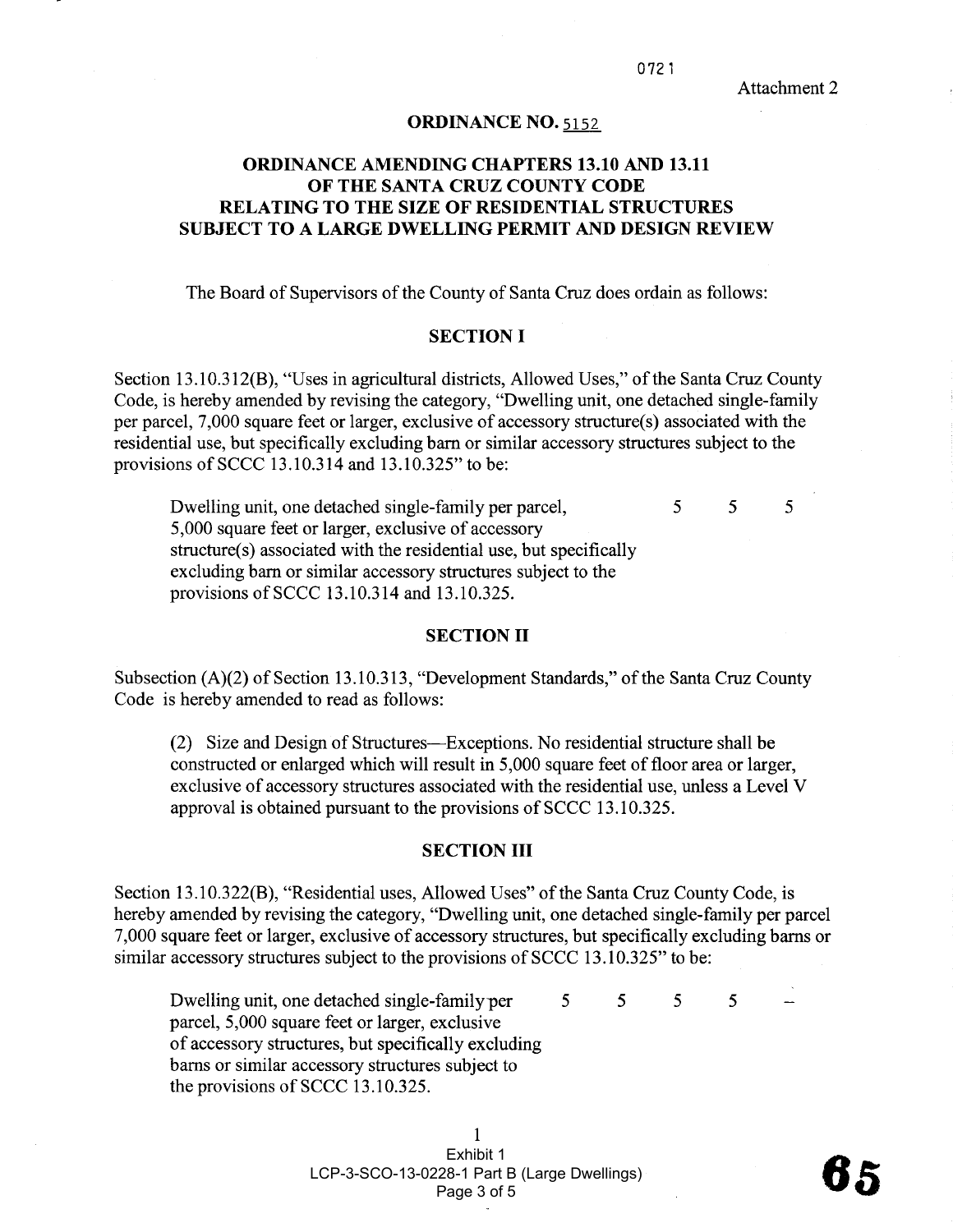## SECTION IV

Subsection (E)(3) of Section 13.10.323, "Development standards for residential districts," of the Santa Cruz County Code is hereby amended to read as follows:

(3) Structures Larger Than 5,000 Square Feet. No residential structure shall be constructed which will result in 5,000 square feet of floor area or larger, exclusive of accessory structures, unless a Level V approval is obtained pursuant to the provisions of SCCC 13.10.325.

## SECTION V

Subsection (A) of Section 13.10.325, "Large dwelling permit requirements and design guidelines," of the Santa Cruz County Code is hereby amended to read as follows:

(A) Approvals. No residential structure shall be constructed which wil result in 5,000 square feet of floor area or larger, exclusive of accessory structures associated with the residential use, unless a Level V approval is obtained pursuant to the provisions of this section.

### SECTION VI

Subsection (C) of Section 13.11.040, "Projects requiring design review," of the Santa Cruz County Code is hereby amended to read as follows:

(C) New single-family residences or remodels of 5,000 square feet or larger as regulated by SCCC 13.10.325.

### SECTION VII

This ordinance shall apply to any discretionary application not deemed complete pursuant to Santa Cruz County Code §18.10.212 prior to the effective date of this ordinance, and to any building permit not filed by the effective date of the ordinance. Any project for which a discretionary permit has been approved by the effective date, but for which a building permit application has not yet been filed, is also exempt, as long as the building permit application, when filed, is consistent with the discretionary permit.

### SECTION VIII

This Ordinance shall take effect on the 31 st day after the date of final passage or upon certification by the California Coastal Commission, whichever is later.

PASSED AND ADOPTED by the Board of Supervisors of the County of Santa Cruz, State of California, this  $9th$  day of  $April$ , 2013, by the following vote: